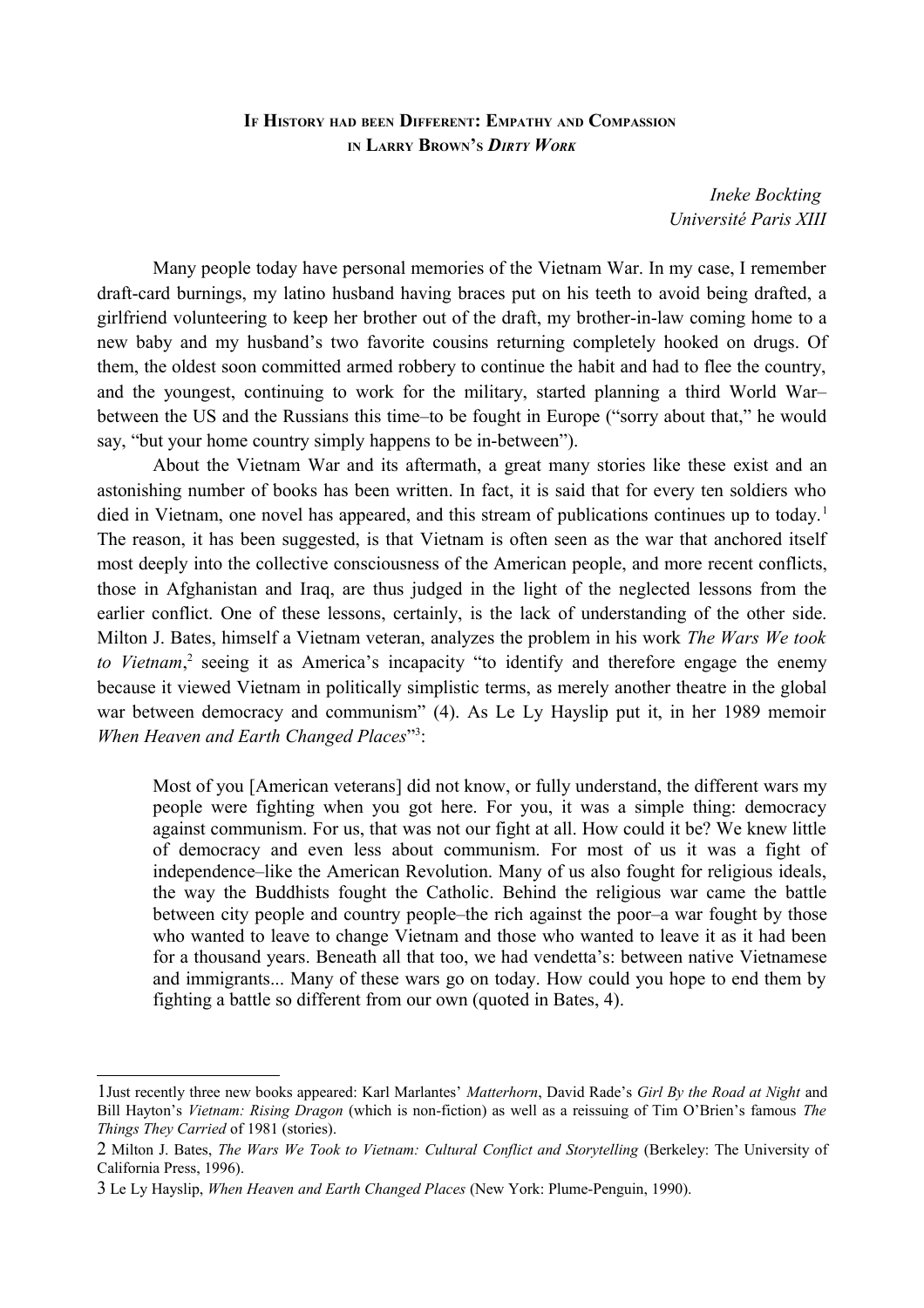The issue here is the Americans' inability to realize that 'the other'–in this case the Vietnamese people–had thoughts, feelings, hopes and beliefs that were not necessarily identical to the thoughts, feelings, hopes and beliefs that they themselves entertained. We could call this the lack of a collective *theory of mind*. [4](#page-1-0)

We are used to thinking about *theory in mind* in terms of individual behavior. Indeed, the cognitive psychologist Simon Baron-Cohen coined the term to deal with the inability of autistic people to imagine what the 'other' is feeling, also commonly called empathy.<sup>[5](#page-1-1)</sup> However, two kinds of empathy have been distinguished: a passive and an active type. The first type of empathy concerns the ability to recognize that the other is a human being capable of the same feelings that I have–such as white people are said to have discovered through the novel *Uncle Tom's Cabin*, that is to say, the discovery that a black mother will grieve over her baby just like a white one will. The second type of empathy is the more complex form that the term *theory of mind* refers to, presupposing an active putting oneself into the shoes of the other and viewing the world from the position of this other. While the passive type must be seen in close relation to sympathy, which presumes that one's emotions are shared by the other, it is the active type that I will call empathy: a concern for the other's experience and emotions, also called compassion, which presupposes a shifting of point of view, away from the self towards the other.

This viewpoint shift–or taking "the other fellow's point of view," to use the words of the linguist Charles Fillmore, in his Santa Cruz Lectures on Deixis<sup>[6](#page-1-2)</sup>-is not an unusual phenomenon at all. It normally develops gradually during childhood and is essential for our functioning as social beings (Fillmore 44). Douglas Hofstädter, in his majestic work *Gödel, Escher, Bach: An Eternal* Golden Braid,<sup>[7](#page-1-3)</sup> expresses it, in computer terms, as follows:

I can fire up my subsystem for a good friend and virtually feel myself in his shoes, running through thoughts which he might have, activating symbols in sequences which reflect his thinking patterns more accurately than my own (Hofstädter 386).

Nevertheless, certain developmental or social disabilities–autistic and psychopathic disorders–can disturb the development of this individual ability, just as certain group processes–the various preconceptions shared between members of certain clubs, mobs, nations, armies–can disturb the collective ability of active empathy. Indeed, we may wonder if Hofstädter would be able to equally feel himself in the shoes of the 'other' if he was a soldier and this 'other' was not "a good friend" but a member of a foreign army.

In any case, Bates' observation concerns the fact that the American soldiers in Vietnam did not have a well-functioning collective *theory of mind*. Indeed, they were hindered by various preconceptions about the war they were fighting, tending to see it in terms of historical struggles and conflicts of the American people: expansionist fights over Indian territories, racial struggle, and class, gender and generational conflicts. As Bates puts it, "the physical characteristics of Vietnam and its people obviously influenced the choice of historical analogy" (Bates 9). But not all soldiers used the same ones. According to Bates, white soldiers explained Vietnam in terms of frontier experience: the jungle with its wild animals and tribes that had to be conquered with the

<span id="page-1-0"></span><sup>4</sup> The issue is what Martin Luther King expressed when he called for "a world-wide fellowship that lifts neighborly concerns beyond one's tribe, race, class and nation" (*Freedomways 7* [1967] 105).

<span id="page-1-1"></span><sup>5</sup> Simon Baron-Cohen, Alan M. Leslie, and Uta Frith*,* "Does the Autistic Child have a 'Theory of Mind'?" *Cognition* 21 (1985): 37-46.

<span id="page-1-2"></span><sup>6</sup> Charles Fillmore, *Santa Cruz Lectures on Deixis* (Berkeley: The University of California Press, 1971).

<span id="page-1-3"></span><sup>7</sup> Douglas Hofstädter, *Gödel, Escher, Bach: An Eternal Golden Braid* (New York: Vintage, 1980).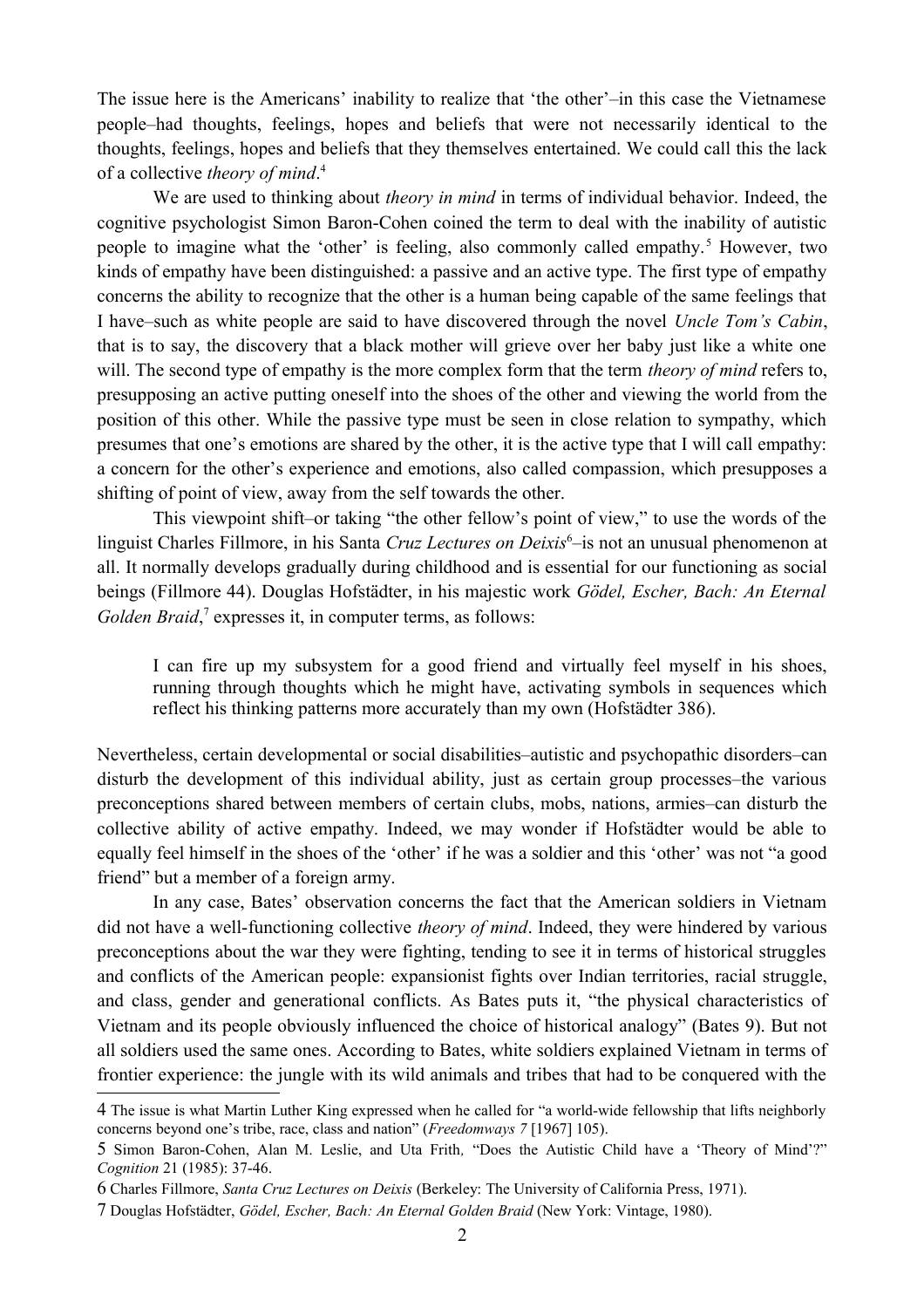"latter-day equivalents of the pioneer's ax and torch," the "straight black hair" of the Natives signaling "a racial connection to the American Indian":

As on the American frontier, they had to distinguish between friendly and unfriendly Indians. Since both looked the same, and since the friendliest became increasingly hostile under the burden of an occupying army, many soldiers thought it safest to regard all Vietnamese–as many settlers thought it safest to regard all Indians–as the enemy (Bates  $10^{8}$  $10^{8}$  $10^{8}$ 

In contrast, the African-American soldier, according to Bates, tended more to return to the Civil War or further back to the American War of Independence and its racial configuration, the Vietnam War being "America's first integrated war since the Revolution" (Bates 55). Going back even further, to the atrocities of the Middle Passage, Vietnam became for African- Americans, "a transformative 'middle passage,' reversing the direction of the slave trade" (Bates 65), and as the war continued, for many black soldiers, "the enemy was now Charles, a term that could refer either to Charlie (the Viet Cong) or to Chuck (the white man)" (Bates 60). This difference in historical analogy between black and white soldiers, and the animosity it created, gave me the idea to study empathy, *not* between the Americans and the Vietnamese, but between a white and a black American soldier.

Empathy is studied very seriously these days, using the most sophisticated *MultiVoxel* Pattern Analysis of different brain areas.<sup>[9](#page-2-1)</sup> Just as Freud saw the great value of literature for the study of the mind, then, so do the psychiatrists, psychologists and neurologists who study empathy these days.<sup>[10](#page-2-2)</sup> But it is curious that just when sophisticated brain-scans are starting to show how reading texts that call for the creation of empathy stimulate the same brain areas as direct experience does, humanities departments, especially in Europe, are being dismantled for lack of economic priority. It is for this reason that the philosopher Martha Nussbaum, in *Not for Profit: Why Democracy Needs the Humanities*,<sup>[11](#page-2-3)</sup> has recently defended humanities departments, which she sees as crucial for, among other things, the teaching of the ability to imaginatively understand, as she puts it, "the predicament of another person" (Nussbaum 7). Reading fiction, in other words, helps to develop and extend our *theory of mind*, which seems increasingly important in our day and age.

Lisa Zunshine, in her cognitive approach to literature, calls this capacity "our mindreading ability."[12](#page-2-4) In her work *Why We Read Fiction: Theory of Mind and the Novel*, she analyzes the great value of literature in this respect, as it allows us to practice our *theory of mind*, teaching us to feel empathy for people that we would otherwise never have come into contact with. In a

<span id="page-2-0"></span><sup>8</sup> If Bates sees this preconception as characteristic of the white soldier, this last element, as I have shown elsewhere, also plays a role in the story of the Second World War in the novels *House Made of Dawn* by Scott Momaday and *Ceremony* by Leslie Silko, where the Native American protagonist recognizes features of his relatives in the Japanese he must fight and consequently has a nervous breakdown (see "The Long Road towards Reconciliation: World War II Veterans in Native American Literature," *Conciliation et Réconciliation: art et littérature dans le Pacifique* [Paris: L'Harmattan, 2008] 135-56). See N. Scott Momaday, *House Made of Dawn* (1968; New York: Harper & Row, 1989) and Leslie Marmon Silko, *Ceremony* (1977; Harmondsworth: Penguin, 1986).

<span id="page-2-1"></span><sup>9</sup> See for instance J.D. Haynes *et al*. "Decoding Mental States from Brain Activity in Humans," *Nature Reviews Neuroscience* 7-7 (2006): 523-34.

<span id="page-2-2"></span><sup>10</sup> In his essay "Delusions and Dreams in Jensen's Gradiva," Freud writes: the "creative writer cannot evade the psychiatrist nor the psychiatrist the creative writer, and the poetic treatment of a psychiatric theme can turn out to be correct without any sacrifice of its beauty." (Quoted in Jeffrey Berman, "The Talking Cure," *Literary Representations of Psychoanalysis* [New York: New York U, 1987] 30).

<span id="page-2-3"></span><sup>11</sup> Martha C. Nussbaum, *Not for Profit: Why Democracy Needs the Humanities* (Princeton: Princeton UP, 2010).

<span id="page-2-4"></span><sup>12</sup> Lisa Zunshine, *Why We Read Fiction: Theory of Mind and the Novel* (Ohio State UP, 2006) 47.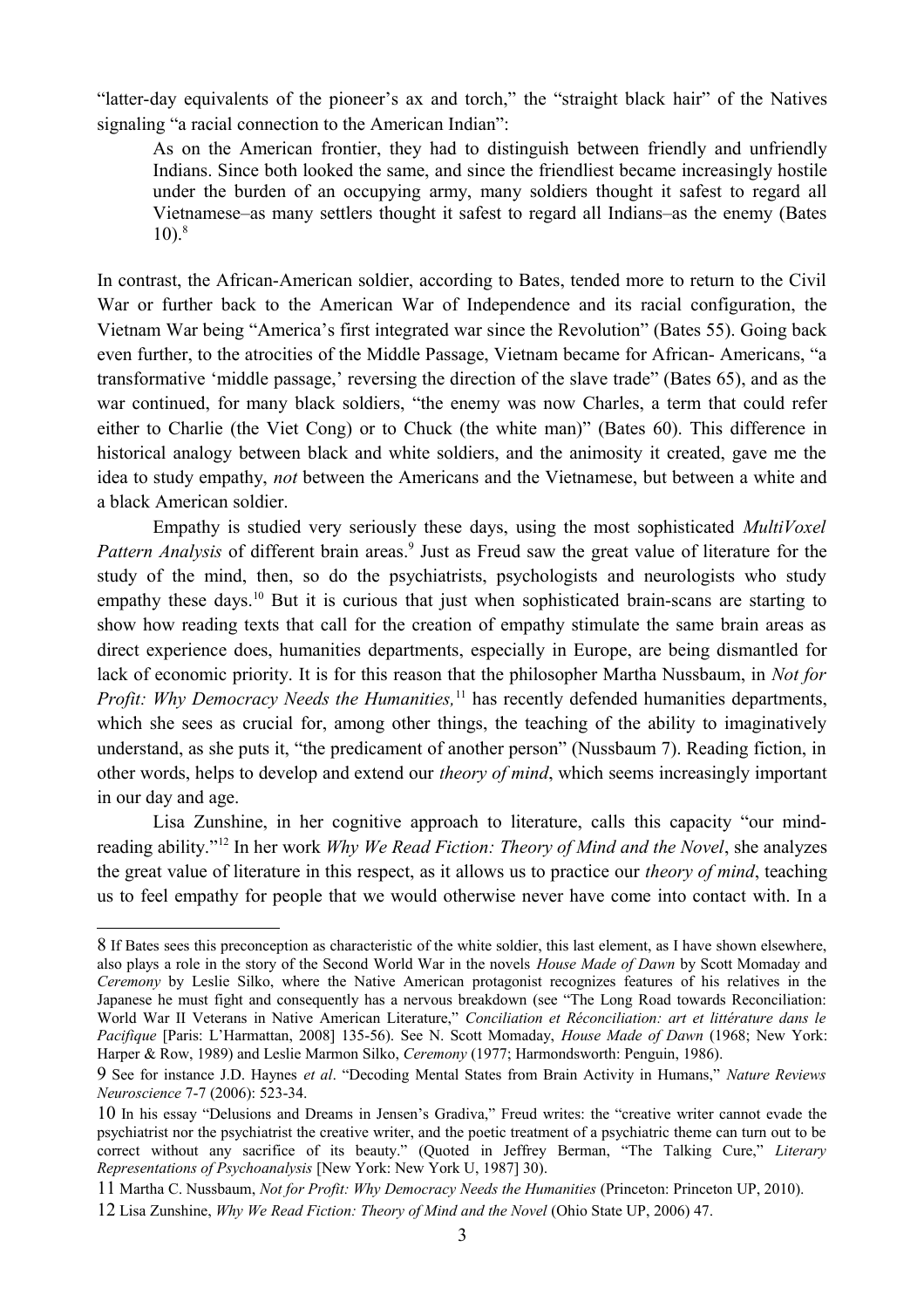paper given at Purdue University, I myself talk about literature stretching our capacity for empathy to its limits and I show that the difficulty readers have with Benjy's Compson's chapter in William Faulkner's *The Sound and the Fury,*[13](#page-3-0) for instance, stems from the fact that, through his particular narrative style, we are forced to feel the same confusion that the character is in.<sup>[14](#page-3-1)</sup>

On this occasion, I have chosen to analyze *theory of mind* in the novel *Dirty Work* by the Southern writer Larry Brown,<sup>[15](#page-3-2)</sup> in part because the passage of the *New York Times Book Review* that is on the front cover calls it an "unforgettable, unshakable novel" in which "griefs and joys are met head-on, with a force that is both subtle and powerful–and, above all, compassionate." Obviously, it is this last word–*compassionate*–that interests me here. According to the reviewer of the novel, its author, himself a Vietnam veteran,<sup>[16](#page-3-3)</sup> manages to approach the aftermath of the war with a more than usual capacity of investing himself in the feelings of the 'other,' thereby allowing the attentive and sensitive reader, who today is most likely *not* a Vietnam veteran, to experience a similar compassion. The question the book raises is, more specifically, whether murder can be an act of compassion, the "dirty work" of the title referring both to the war itself and to this act of compassion.

Starting from this observation, I want to look more closely at the literary text to see how exactly compassion is created both narratologically and linguistically. For this, different narratological levels must be distinguished: that of implied author/implied reader; that of narrator/narratee and that of the characters amongst themselves. In addition, a study of the formal characteristics of narrative–place, time, character, plot, point of view, voice, order (flash-backs and flash-forwards) and pace (acceleration and deceleration)–has to be undertaken, while at the same time going back and forth between the different levels of linguistics: pragmatics, semantics, syntax, lexis, morphology and even graphology.

The creation of empathy in *Dirty Work* is prefigured by certain structural elements on the level of the implied author/implied reader. First of all, the novel shows the classical, dramatic unity of time and place, as the two war veterans–Braiden Chaney and Walter James–find themselves thrown together in a VA hospital somewhere in the South for a period of about 24 hours, some 22 years after Vietnam. The close spatial and temporal position of the two characters helps the reader to see them in constant relation to one another. Two plot lines are thus superposed: the one concerning Walter, a natural suspense plot, as neither Braiden nor Walter himself knows why he is there, and the other concerning the developing relationship between the two men, the second plot thus being the consequence of the first.

As far as characterization is concerned, both are the sons of poor sharecroppers, like Brown himself,<sup>[17](#page-3-4)</sup> therefore sharing much of their experience, even if Walter is white and Braiden is black. In addition, both have come back from Vietnam so completely handicapped that neither has been able to live a normal life since. In fact, Braiden–shot "all to pieces" (Brown 161), as he puts it, at the age of eighteen–has lost both arms and both legs and has been in this hospital for years, while Walter suffers from a facial deformation and epilepsy from a head injury and is brought in that day with complications supposedly arising from this condition. Braiden having

<span id="page-3-0"></span><sup>13</sup> William Faulkner, *The Sound and the Fury* (1929; New York: Vintage, 1987).

<span id="page-3-1"></span><sup>14</sup> "The Importance of Deixis and Attributive Style for the study of Theory of Mind: The Example of William Faulkner's Disturbed Characters," *Theory of Mind and Literature*, Paula Leverage, Howard Mancing and Richard Scheickert eds. (West-Lafayette: Purdue UP, 2011).

<span id="page-3-2"></span><sup>15</sup> Larry Brown, *Dirty Work* (1989; New York: Vintage, 1990).

<span id="page-3-3"></span><sup>16</sup> Brown served in the Marine Corps from 1970 to 1972.

<span id="page-3-4"></span><sup>17</sup> Brown worked for the Oxford, Mississippi Fire Department as a fire fighter for 17 years before he quit in 1990 to devote himself completely to writing.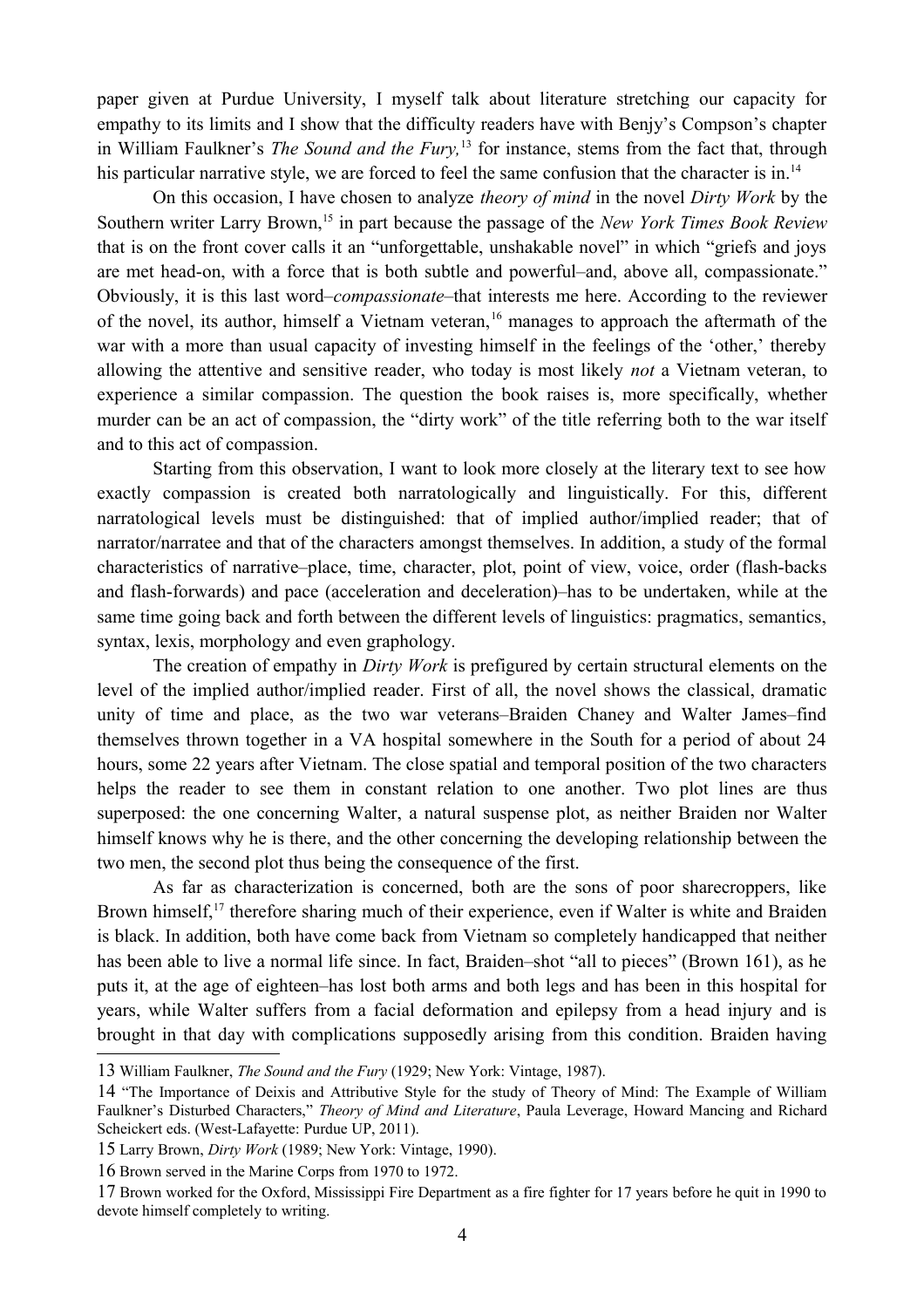lost what Walter still has–his limbs–and Walter having lost what Braiden still has–his face–they structurally make one whole. Not only that, Braiden, as Owen Gilman puts it in *Vietnam and the* Southern Imagination,<sup>[18](#page-4-0)</sup> "desperately needs to find escape from reality, whereas Walter's problem is to keep himself within reality" because the bullet lodged in his brain periodically makes him lose consciousness (Gilman 111). Together, these structural elements of characterization form one of the author's props for moving beyond the sympathy that a shared situation can quickly put into place, towards the creation of the profound empathy that interests me here.

A further structural element that goes towards the creating of empathy concerns point of view and voice. Indeed, the book is divided into short chapters that alternate between Braiden and Walter's first-person narration, giving them equal exposure. As Gilman puts it, "two points of view are balanced, back and forth, as the thoughts of Braiden and then those of Walter emerge, surge, recede, and then finally come to a kind of union" (Gilman 109). Only one chapter, towards the end, forms an exception to this rule, as it presents an external narrator who conveys, in thirdperson narration, the exact reason for Walter's admission to the hospital that neither Braiden nor Walter himself is aware of.

In the first few chapters, the characters each contemplate silently their own experience. That of Braiden, the black man, tends to be in the form of daydreams–he calls them "trips"– which go beyond what Bates analyzed as the African-American Vietnam veteran's "transformative 'middle passage,' reversing the direction of the slave trade" (Bates 65). Indeed, from amongst the diverse psychological defense mechanisms discussed by Freud, Braiden does not choose the "reversal narrative" but the more radical one of "undoing," moving to a situation in which his people would never have been taken out of Africa in the first place. He muses:

This is the trip I took that day, the day they brought Walter in. This what things would have been like if it hadn't been for slave traders about three hundred years ago. If history had been different" (Brown 1).

Indeed, "if history had been different," Braiden would have been a young boy sent to the river by his father to watch the cows and so prevent them from being eaten by the lions. But when his father warns him that if he does not look out, the lion will "bite [his] head one time" so that "it's all over with" (Brown 4), this does not just evoke his imaginary life in Africa but also the loss of the one thing Braiden still possesses in real life–his head. In addition, these words–"all over with"–prefigure Braiden's expression of his death-wish as well as the ruined face that he will be forced to watch as soon as they bring Walter in. At that moment Braiden thinks to himself:

... his face. Most of it had been blown off and they'd tried to put him another one together. RPG probably. Rocket-propelled grenade. On top of that it looked like somebody had clawed the shit out of it. Had scabs on it. Anyway when they rolled him up next to me, I *saw* what the load of shit he was toting was (Brown 6, my emphasis).

Particular lexical choices immediately present themselves. The verb *to tote*, meaning *to carry*, for instance, invokes a southern dialect shared by black and white Southerners. In addition, the choice of the verb *saw* is worth noticing; with its double function as perception verb and epistemic verb, it opens the way to the double understanding of the position of the 'other'–the emotional and the rational–which is necessary for the emerging of real empathy or compassion.

<span id="page-4-0"></span><sup>18</sup> Owen W. Gilman Jr., *Vietnam and the Southern Imagination* (Jackson: The University Press of Mississippi, 1992).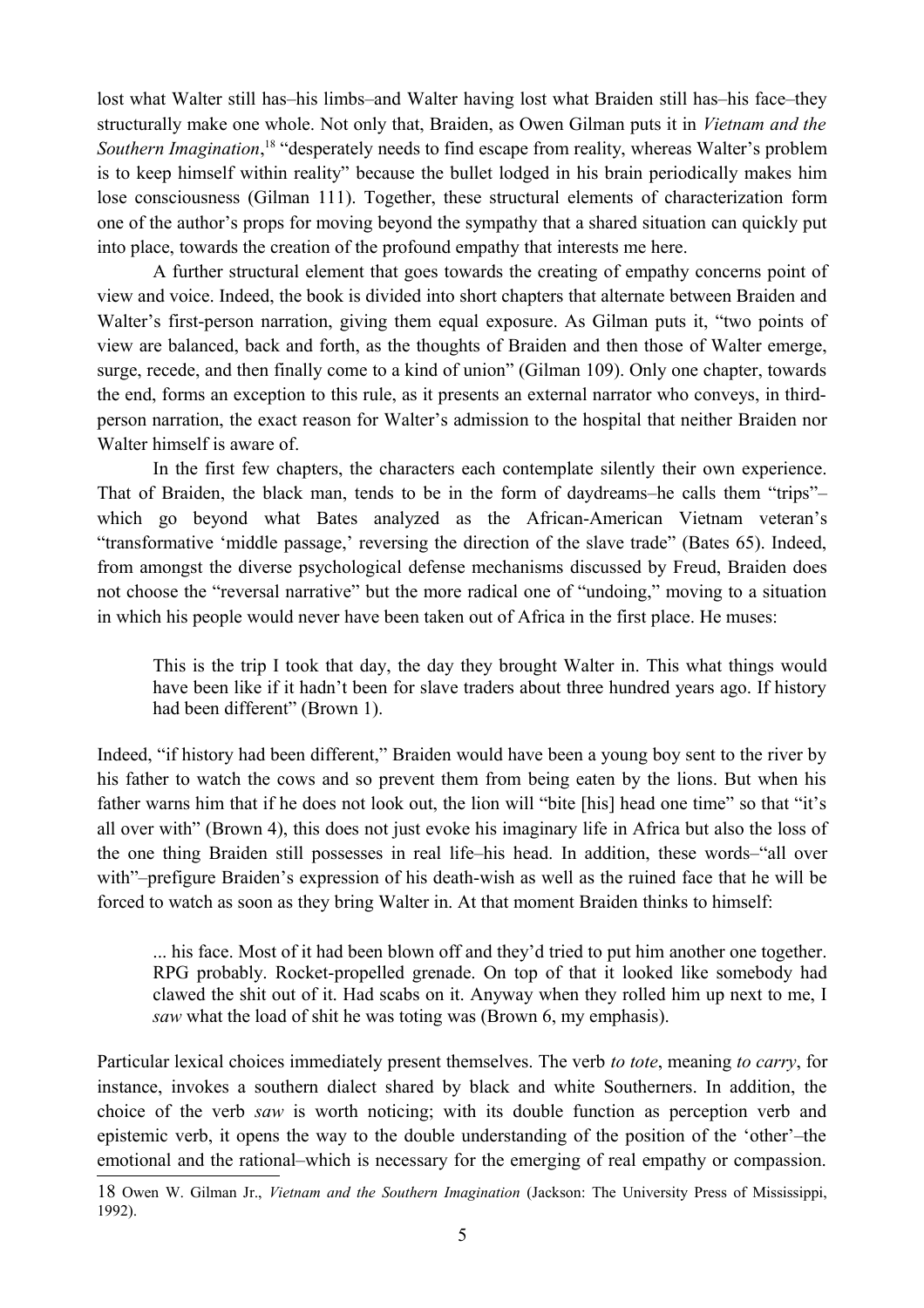Syntactic structures, obviously, play an important role as well: Walter's "load of shit" is not Braiden's, and the history of Braiden's people is not that of Walter, yet the conditional clause "if history had been different..." concerns them both and functions as a sort of prolepsis, becoming the foundation of the empathy developing between them.

Walter, meanwhile, continues to pretend to be asleep so that he might overhear what is said about him. When he finally opens his eyes, he does not know what to say to Braiden, not being able to "quit looking at those four black nubs" where his limbs should have been (Brown 15). Curiously, when he imagines what might have happened to Braiden, Walter fantasizes *not* about a grenade ripping off Braiden's arms and legs, but of a claymore antipersonnel mine. Indeed, avoiding the use of a noun to refer to the Vietnamese soldiers, Walter remembers:

they loved to slip up on sleeping lookouts and take some white paint and paint the side that said FRONT TOWARDS ENEMY white and turn it around and wake the lookouts up so they'd pull the string and shoot themselves in the face with about three pounds of buckshot" (Brown 16).

It is clear, then, that Walter's *theory of mind* is not in place; that he is so far unable to see beyond his own suffering.

This may not be surprising, as his suffering has obviously become very acute again. It is interesting, however, to bring in some recent findings of cognitive science here. Indeed, cognitive scientists of the University of Wisconsin have recently shown that a paralysis of certain facial muscles causes a distinctive alteration in the comprehension of the emotions of others. What they found out is that the movements of our facial muscles help to identify the corresponding emotion in others–in face-to-face contact but also when we are watching a film or reading a text–because we imperceptibly reproduce them.<sup>[19](#page-5-0)</sup> Facial deformities, especially if they have been existing for years, as in Walter's case, will hinder this unconscious imitative reaction, thus forming a severe physical handicap for the putting to work of *theory of mind*.

As each of the men revisits and silently contemplates memories dating from before the war, the creation of compassion takes place mostly on the level of the implied author/implied reader. Thus we know before Braiden himself does that Walter sees him as "a bro" (Brown 13), installing the idea of brotherhood, which, as Owen Gilman puts it, "becomes deeper and deeper until at last it transcends its original demarcation of color" (Gilman 110), and we also find out before Walter does that Braiden silently calls him "my man" (Brown 18). What is more, we learn about their largely fatherless youths, their search for some sort of honor and dignity and their feelings about joining the army. Bates argues that for the black man military service was often "a way to 'become somebody' or measure up to a parent's expectation" (Bates  $65$ ),  $20$  but it seems that for the poor white this may not have been so very different. It is soon clear, in any case, that

<span id="page-5-0"></span><sup>19</sup> Using botox injections, the researchers discovered that depending on the particular facial zone involved, the comprehension of emotions is altered differently. For instance, a paralysis of the muscles of the forehead hinders the understanding of anger, while a paralysis of the muscles around the mouth hinders that of fear. See D. Havas *et al. Psychological Science* 21 (2010): 895.

<span id="page-5-1"></span><sup>20</sup> Many argued the point that fighting in Vietnam would uplift Blacks. George Shaffer, himself a Black lieutenant colonel in Vietnam commented on the high number of Black casualties: "I feel good about it. Not that I like bloodshed, but the performance of the Negro in Vietnam tends to offset the fact that the Negro wasn't considered worthy of being a fine soldier" (Jack D. Foner, *Blacks and the Military in American History* [New York: Praeger, 1974] 205). Major Beauregard Brown said: "The notion has been disapproved on the Vietnam battlefield... that Negroes can't produce the same as white soldiers. Given the same training and support, the Negro has shown that he can do the job just as good as anyone else" (Wallace Terry II, "Bringing the War Home," *Vietnam and Black America*, Clyde Taylor ed. [Garden City: 1973] 201).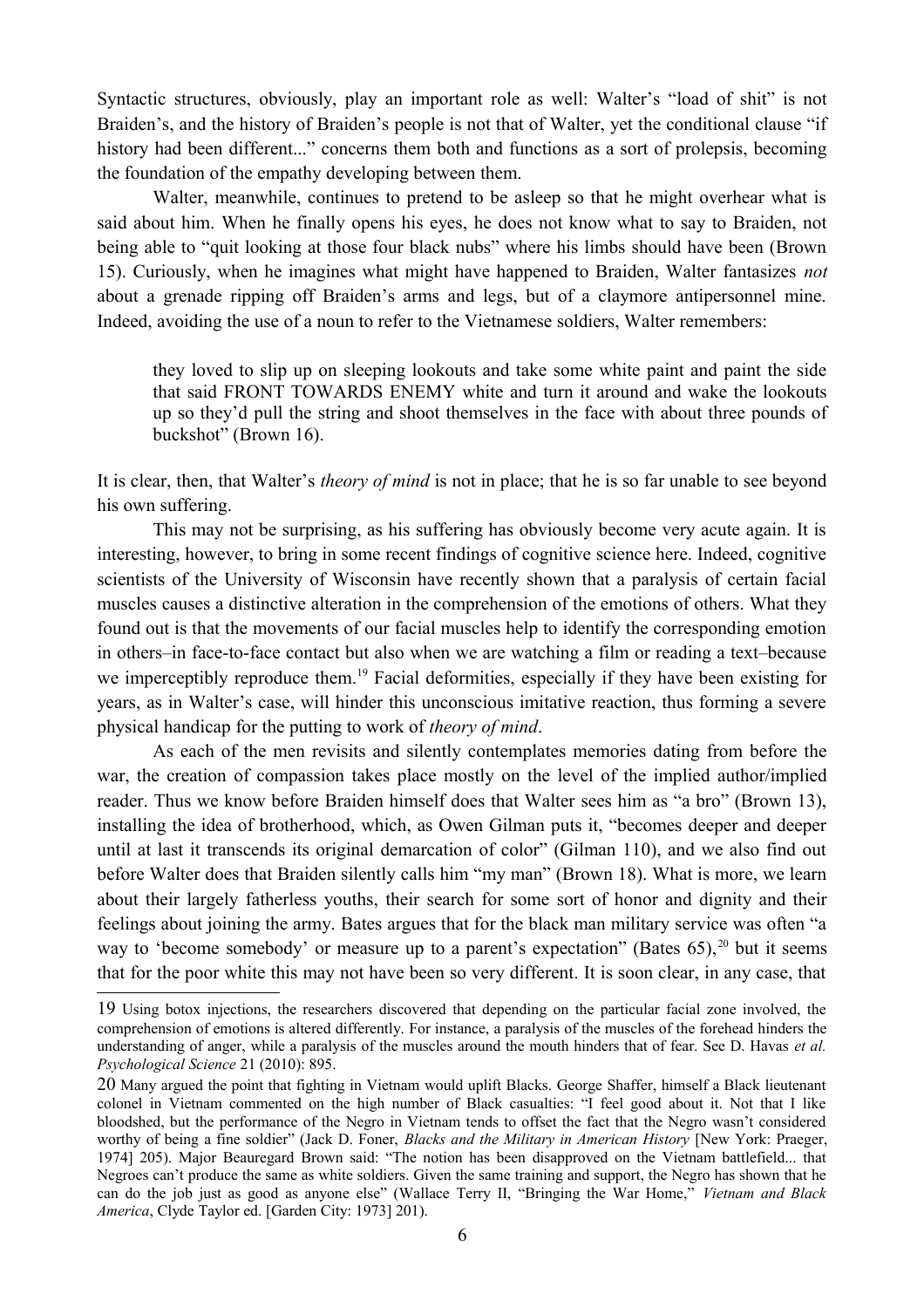the memories of a difficult childhood passing through each of the men's head have a twofold function. First, they show the implied author's compassion–the compassion that the book review talks about–which will communicate itself to the implied reader and hopefully create compassion in the latter. Secondly, by showing the lack of compassion that both men have experienced in their youths, they prepare the way for each of them to deeply feel the pain of the other.

Finally, a chapter narrated by Walter begins with the pronoun *we*: "*We* were down at one end of the ward by ourselves" (Brown 49, my emphasis). This consciousness of being in it together proves a turning point. Indeed, Braiden must feel it too, because soon he invites Walter to get himself a beer from under his bed. But Walter has no thought for Braiden's needs as yet; he does not offer to help Braiden, who obviously cannot hold a bottle, to have a drink too, and when he lights a cigarette that someone has left on the bedside table, he omits offering Braiden a puff. In fact, he is thinking only of his own escape: "that there were loopholes... if you found the right loop, you could leap" and get your "ass out of there" (Brown 50). Still, it is this realization that jolts Walter into a certain awareness of Braiden's fate: "I looked at him and thought: How would it be to be flat on your back with no arms or legs, unable to blow your nose, turn on a TV, smoke a cigarette, drink a beer, read a book, wipe your ass" (Brown 51). Even if the question is still very much focused on Walter's own situation–his own deformed face that undoubtedly makes it hard to blow his nose–and his own habitual behavior–watching TV, smoking and drinking alone in his room: the only things that he himself ever does–it nevertheless seems to serve the creation of compassion. When Walter next asks for another beer, Braiden answers, as if he has understood Walter's soundless musing: "Don't never stay here... Got too many places to go" (Brown 57), referring to his recurrent daydreams. Thus Braiden somehow mysteriously lines up his own escape–the magical "trips" that undo the history of slavery–with what he can only have assumed was going through Walter's mind.

 From here on chapters in which Walter tells his story to Braiden alternate with Braiden's musings and occasional reactions to Walter, showing the gradual building-up of empathy. Braiden muses: "I was thinking about what it must have been like for him, face full of shrapnel one second and a bullet in the head the next" (Brown 68) and reports:

I told him I knew he was scared and everything... I told him I knew where he was coming from (Brown 74).

The empathy is not lost on Walter. Soon he is telling Braiden what he suspects is the reason they brought him to the hospital this time.

Having passed out after a sudden epileptic fit, Walter had found himself in the front seat of a car belonging to Beth, a young cashier at the neighborhood market where he was used to buying his beer under cover of darkness. His seizure seems to have somehow taken him back to Vietnam, leaving him to feel "like in the jungle at night when it's so quiet you know something's fixing to happen" (Brown 96). Yet, to Walter's surprise, Beth, who carries her own scars from severe dog bites she received as a child, had wanted to see him again and they had become friends. That night they had parked her car in a dry riverbed in order to have some privacy, when something dramatic must have happened. Walter does not remember it, but thinks it surely was another epileptic seizure. This becomes clear in the one chapter of the novel that has third-person narration. The previous chapter, in any case, had led up a telephone call from his mother, and ends with Walter picturing in his mind what had happened, seeing it "in little flashes of memory"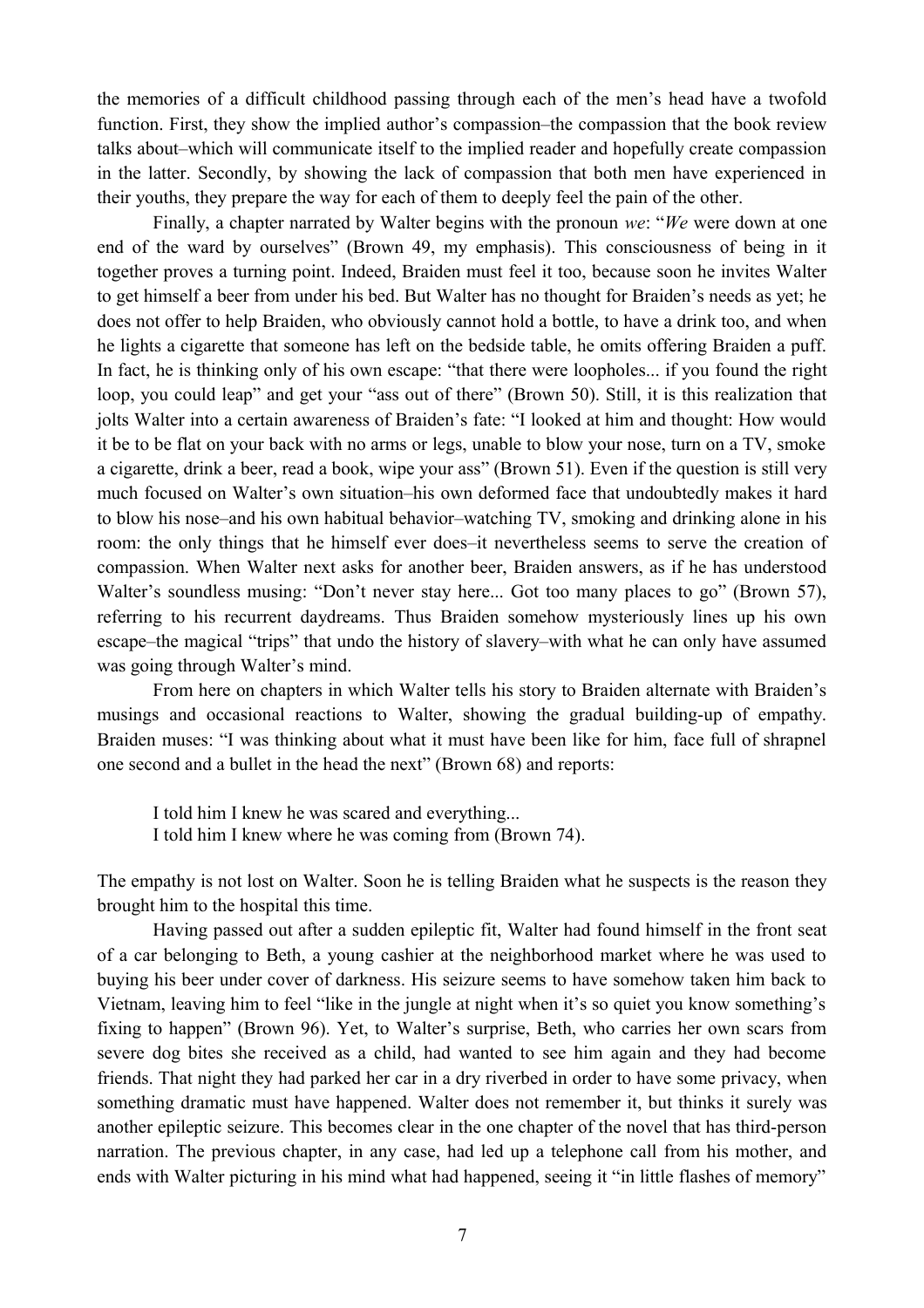before everything goes black, like "how it would have seemed, like somebody watching a movie" (Brown 229).

Consequently, in the chapter in third-person narration, Beth's and Walter's direct discourse is presented without quotation-marks, so that there is little distinction between narratortext and quoted character-text. As the couple start making love for the first time, safely sheltered from a "drizzling light rain," the narrator engages in a process called "deictic projection." That is to say, in a passage of third-person narration, which should normally depict the point of view of the narrator himself, deictics presenting the world from the point of view of the characters are used without attributive clauses like "he said" or "she said" and without quotation marks.<sup>[21](#page-7-0)</sup> This linguistic technique, essential to *theory of mind* and close to what in narratology is known as free indirect speech, melts the borders between subject and object, between speaker and listener, thus merging characters, narrator, narratee *and* reader in an act of ultimate compassion:

Oh. Please. Yes. Am I hurting you? No. I just. I never thought anybody would want me. I want you. I want you for the rest of my life (Brown 232).

But soon Walter is reminded again of the Vietnam jungle, which "had been like this, so dark there was no form or shape to it, only the blackness that made your eyes ache." Indeed, it is clear that the excitation and emotion of the moment carry Walter back once more to Vietnam, just like the previous time Beth and he were together:

The rain and the jungle and the wounded people and the crying babies and the white phosphorous blooms in the air that etched images on the wall of the retina, slow pinwheelings that smoked across the black sky. The red tracers coming every four rounds so slowly you could watch them fly, watch them shatter the brush, watch them seeking you (Brown 232).

Just how deeply Walter is involved in his former experience is reflected in the linguistics of this passage. There is the hallucinatory stacking of elements through the repetition of the sentence connector *and*: "The rain *and* the jungle *and* the wounded people *and* the crying babies *and* the white phosphorous blooms in the air"; then there is the incompleteness of the sentences with their post-positioned clauses, and most interestingly, there are the three parallel attributive clauses with their complements in the form of *small-clauses*:

you could watch them fly [you could watch them] shatter the bush [you could watch them] seeking you

As defined by the linguist Frederike van der Leek, the term *small-clause* refers to the complement of a mental activity verb that can be verbal or not. If it is verbal, as is the case here, it is either an infinitive without its marker *to*, such as in the complements *them fly* and *them shatter the bush,* or a progressive such as in the complement *them seeking you* in the sentences above.

<span id="page-7-0"></span><sup>21</sup> *Theory of mind* demands the partial suspension of the "ego-centric orientation" of language, that is, the automatic relating of things in the world to one's own position in time and space through the use of deictics. When speakers use deictics that connect aspects of the worlds they create to the position of a person other than themselves, one speaks of "deictic projection." See John Lyons, *Semantics*, vol 2 (Cambridge: CUP, 1977) 579.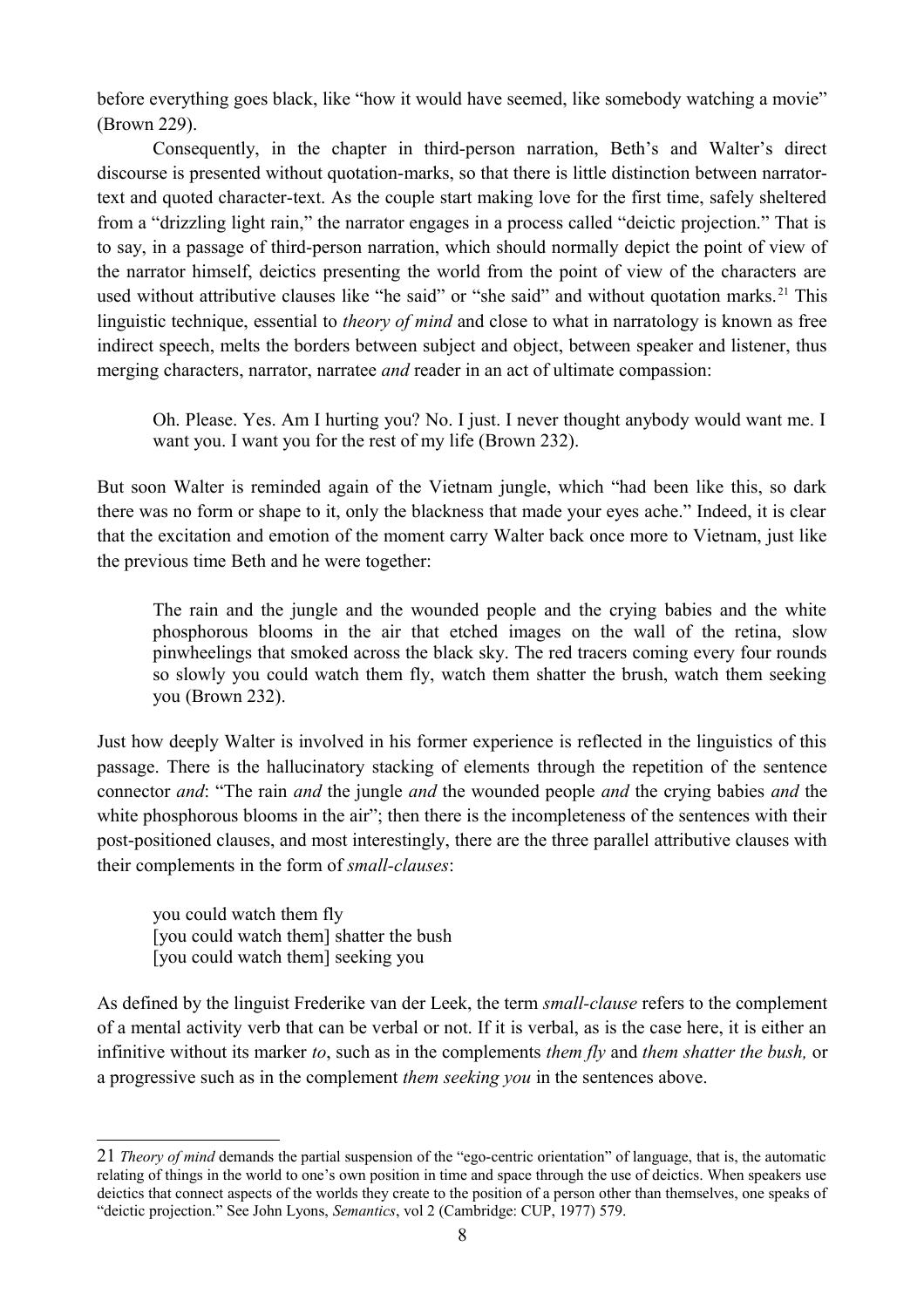These small-clause complements of a mental activity verb–the verb *watch* in this case– refrain from making any reference to a truth-judgment on the part of the experiencing character. Indeed, rather than conveying the assessment of a situation, the awareness of a process or the reaching of a conclusion, as do the other types of complements–the *to-infinitive*, the *how-clause* and the *that-clause* respectively–they convey the experience without any intellectual mediation, "raw" as it were. Because this construction conveys phenomena as experienced rather than epistemically–that is, in terms of what is considered true of the world–such a construction lends itself especially well to the attributing of states of altered consciousness to an experiencer, such as reveries, dreams, psychological stress, drugs-induced conditions, hallucinations and, as is the case here, to the onset of an epileptic seizure.

After thus having entered Walter's mind at the exact moment of his losing consciousness, the narrative point of view changes abruptly from internal focalization to an external, birds-eye, point of view. Notice how the profusion of definite articles, parallel clauses linked through parataxis, and post-positioned sub-clauses with progressives give the passage an otherworldly atmosphere, reminiscent of the prose of William Faulkner.<sup>[22](#page-8-0)</sup>

The rain flowed under the tires and rose over the patterns of logs laid like ties over the low crossing and covered them, rising steadily, the water flowing toward the river. The rain fell over the elms and beeches and water oaks... It rose up under the wheels and covered the axles, bellying up under the frame. It poured down the gravel road and channeled its own escape, washing the gravel with it, seeking lower ground. It thundered, and the lightning snapped, and the car kept rocking gently as the water flowed in over the rocker panels, pooling in the floorboards and rising towards the front seat (Brown 233).

From this elevated and otherworldly viewpoint, the scarred young woman, Beth, is next seen struggling with the large inert body of her lover on top of her, finally managing to push "his torn face" up and wedging it "into the steering wheel," while she herself is immersed by the water. That is how they are found by "a road crew checking bridges and crossings for flash flooding" (Brown 234): the young woman drowned and he with his scarred face all scratched up freshly by her nails.

Having reached some sort of imaginative understanding of his own recent history, his own predicament, Walter has come to the end of the line. This makes him finally able to really see the one in the other bed. We realize now that all along, Walter's preoccupation had been with *Beth* while Braiden's had been with *death*, the rhyming of the two words a sign of their fates moving toward a point of combined action. Indeed, all through the novel, Braiden had hinted at wanting to die, no longer being able to support the life at the VA hospital, and according to Diva, his sister and nurse, his mind had actually been deteriorating for some time because of it.

In addition to the "trips" to Africa, which were meant to 'undo' history, Braiden's daydreams had evoked Jesus sitting down on the side of his bed and talking to him. In one of these daydreams, Jesus had told him, in southern dialect, so we clearly recognize Braiden's own voice: "Ain't nothing for you to do but lay here. I can't take your life." Still, Jesus had added, referring to Walter: "This guy over here, that's something else. I ain't got no control over what you talk him into" (Brown 92). In another daydream, Braiden had asked Jesus directly: "how

<span id="page-8-0"></span><sup>22</sup> As a matter of fact, Larry Brown is from the town of Oxford, Mississippi, Faulkner's home town and admitted working "in Faulkner's shadow," but, he added, "Mr. Faulkner and I don't have much in common, really, besides dealing with the same kind of people in the same area. I'm writing at a much later date. And he wrote so much that went back before his time. I don't get into that. I write about the here and now."